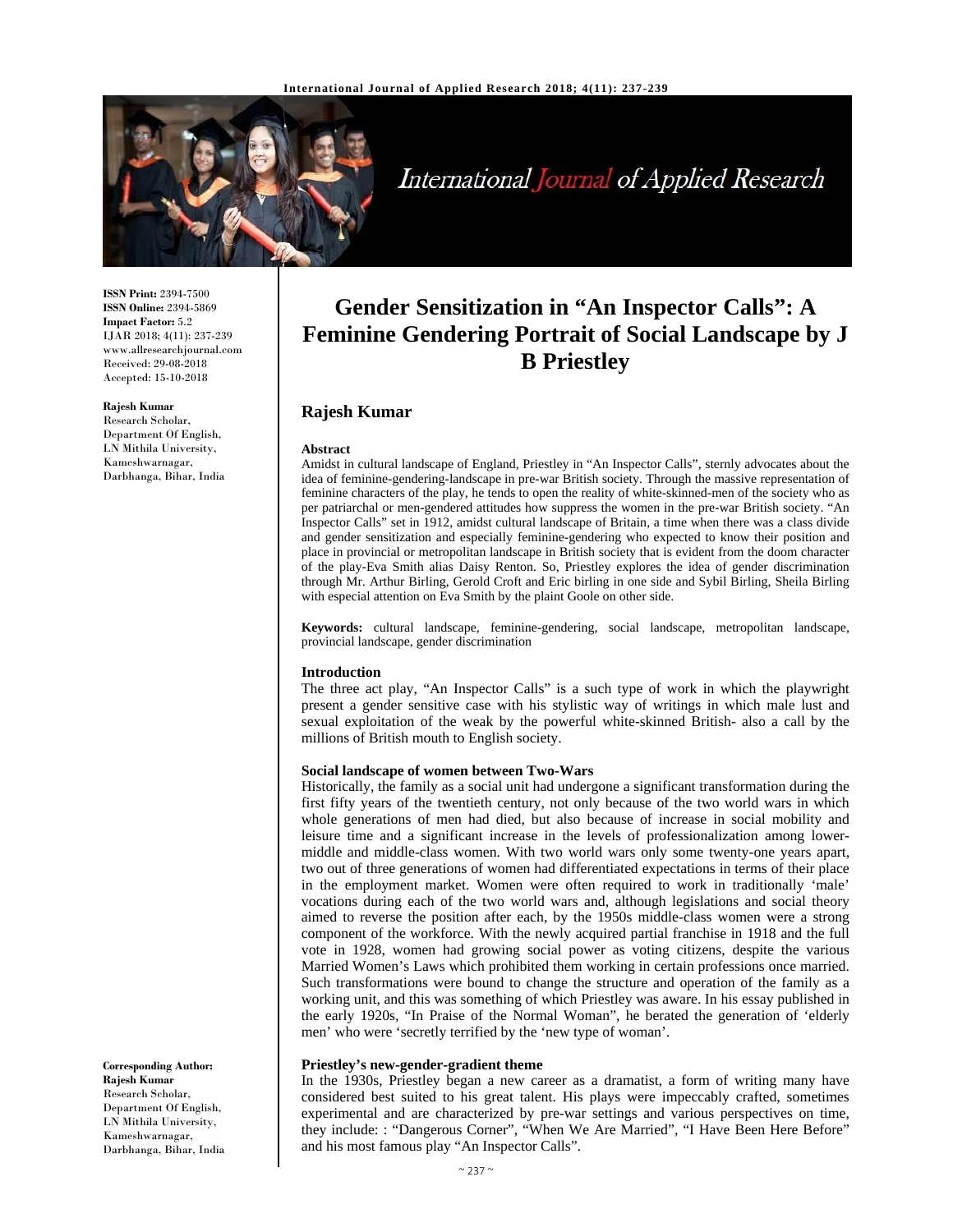The later, "An Inspector Calls", combined his fascination with the nature of time with his ideas about society. As a socialist, Priestley was interested in the class system and how it had the power to divide society. The division in classes plays an important role in "An Inspector Calls". The drama is set in 1912, a time when there was a class divide and *gender sensitization* in Britain and many were expected to know their place in society and not attempt to disrupt that position.

Initially, in this three-act-play a fictitious character in terms of disguised Inspector ironically revealed the *gendersensitive-issues* of a true story. The way of confession by the whole family regarding the death of the victimized girl shows the gender-discrimination prevailed under the British society.

# **Gradient towards female characters in the novel**

Priestley includes a strong range of female characters in "An Inspector Calls" from an upper-class superior people, through a vain daughter to an oppressed factory workers, showing he wanted to convey from all types of social backgrounds. However, Eva Smith, the working class girl, was the only character who suffered the most because of her *gender-sensitization,* she was treated differently by all character throughout the play. She had value in society what so ever and we have seen this on many different occasions. Sheila is representing the young youth and woman in general, she is taking a stand for all the lower class women who are not treated very well by the society and this also comes back to J. B. Priestley's message from this book that we are all responsible for each other, and we all have to look out for each other.

The *theme of gender* is presented to the readers as well as audience as dramatic irony as well, since this play was written in 1912, the play shows how women were in that certain period of time, they did not have as many rights, they were not treated equally with men, in fact they were seen to be lower than men.

However, in the time that this play was written in 1945 woman had a lot more rights due to the fact that when men left the country for war, which according to Mr. Birling was not supposed to happen, all the women were the people who looked the country and kept it going, women become more interdependent and the society just grew and become a lot more open minded with their thoughts.

The consequences of the Birling's actions highlights Priestley's ideas on social responsibility---do we look after one another in society. The difference between the younger and older characters' reactions to Eva Smith's death shows how Priestley viewed the younger generations. He viewed the younger generation as hope for the future and this is why both Sheila and Eric learn from the Inspector.

# **Men-gender gradient towards feminine gendering**

How the male characters behave towards the females in the play highlights important points on *gender and inequality*. As in the play the British men went away to fight during II World-War, their positions in work had to be filled by women. This helped change existing perceptions. Men had to acknowledge the fact that women were just as capable as them. As a result of this, many women enjoyed a newfound freedom that working and earning money allowed them. Not all men saw this change in attitude as a good thing and stayed stuck in the past. Priestley explores the impact of

these *new gender roles* through the independence of Eva Smith and the sexist attitudes of Mr. Birling.

Priestley shows Mr. Birling's idea about women when Mr. Birling is telling Eric and Gerald about women's attitudes towards the cloth they wear through these lines, *"not only something to make 'em look prettier-but-well, assort of sign or token of their self-respect",* shows that he has a patronizing view of women, making the suggestion that clothes are a sign of self-respect for them. He has a stereotypical view of women here and does not see them as individuals but suggests that all women think in the same way.

Here, Priestley shows the mentality of early twentieth century British middle class men's stereotype gender view about women of the society.

Mr. Gerald makes sexiest and superficial comments about the women in the bar he visits-another sign of *gender sensitization*. The lines of the drama, *"I hate those hardeyed dough-faced women",* Gerald shows that he can be very superficial in his view of women. If they do not meet his standard of how they should look, he dislikes them.

Here, Priestley shows that how in one side Mr. Gerald was eager to marry Shiela of Birling's family and on the other hand castigated remarks on the bar-tender-girls and the women who visited bar seems to him only they are meant for flesh of the women attracts him sexiest only is atypical mindset of ruined British middle class men's mentality about the feminine gender.

### **Feminine-gendering gradient towards female-gender**

In the next act of the play how Mrs. Birling being a pretwentieth-century women of Britain prejudiced about a lower-middle-class working women Eva through the lines, *"She was claiming elaborate fine feelings and scruples that were simply absurd in a girl in her position….."* that even women like Mrs. Birling can be just as cruel and old fashioned as the men are. She does not try to empathise with a member of her own gender. This also highlights her negative attitude towards the working class women.

Through the above lines Priestley shows how a motherly women have no compassion in her heart about her own gender, equally shows the traits of gender discrimination attitudes of not only about the British society but also about the whole world.

## **Conclusion**

Lastly and leastly the words of supernatural ominous inspector, *"If men will not learn that lesson, then they will be taught it in fire and blood and anguish"* has been read as a parable about social landscape of feminine gendering in English society. The romantic idea of gentlemanly chivalry towards "fallen women" is also debunked as being based on male lust and sexual exploitation of the weak by the powerful. In inspector's final speech, the victim girl is referred to as a representative for millions of other vulnerable working class female, and can be read as a call to action for English society to take more responsibility for working-class people prefiguring of the post-World War II welfare state.

## **References**

1. Priestley JB. An Inspector Calls, Klett (Ernst) Verlag, Stuttgrad, United Kingdom, 1945.